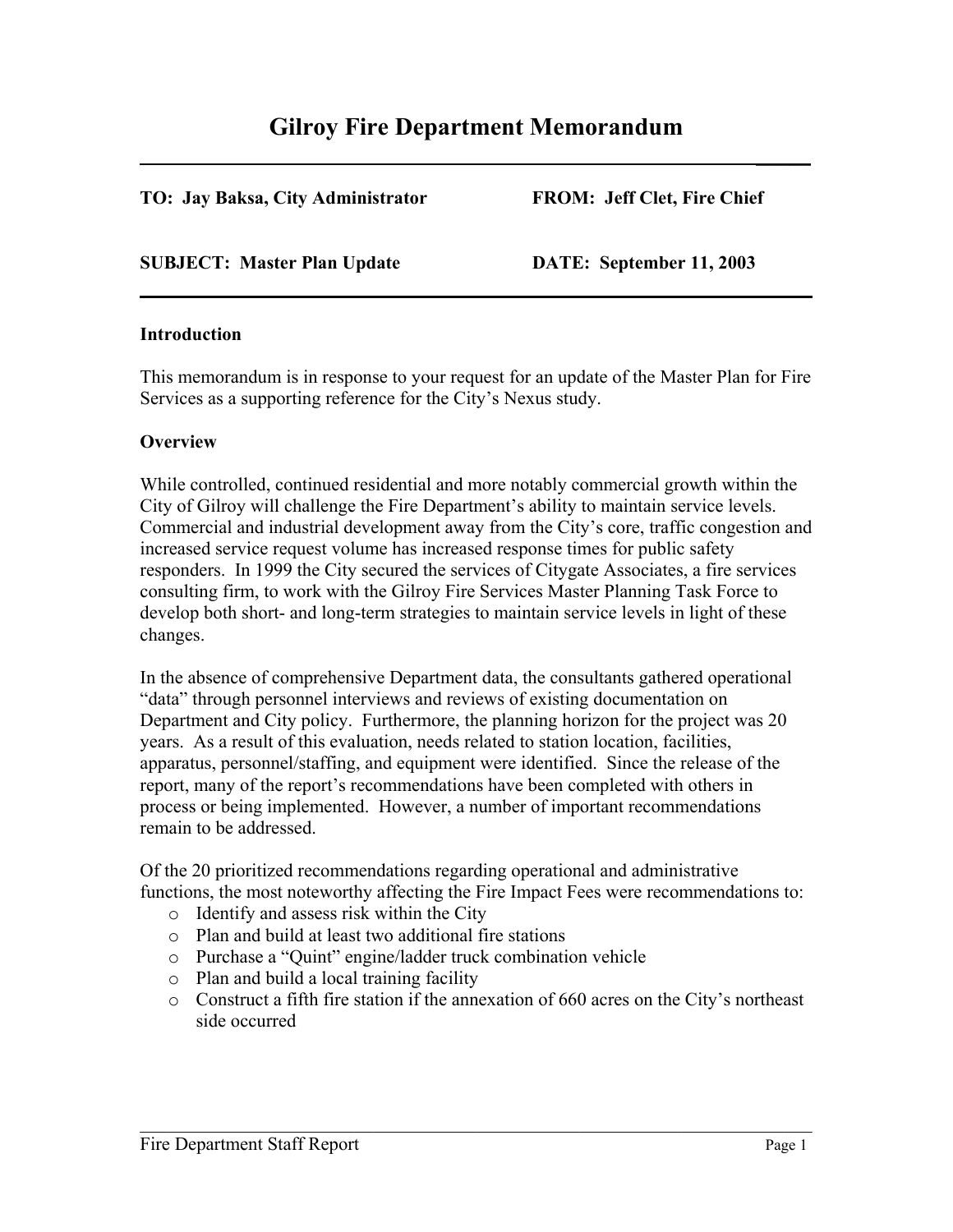It is important to note, however, that these recommendations were based on the City's historical growth and development policies and decisions prior to 2000. The consultants cautioned that future changes in the City's General Plan or development decisions, following the release of the report, would require updating of the Master Plan for it to remain relevant.

## **Master Planning Activities and Supporting Methodologies Performed By the Department To Date**

Since the Master Plan's completion, the City Council has made several significant policy decisions regarding both residential and commercial development. While the Master Plan briefly addresses the potential impact of changes in City policy related to development, there was insufficient information during the data collection phase of the report to adequately analyze and develop specific timeframes for the listed recommendations. In the absence of more detailed development and Department operational data, the recommendations of the Master Planning report do not provide specific thresholds or "triggers" for the addition of resources to service growth. In light of the need for specific triggers in developing long-range planning documents and capital budgets, the Department has conducted a variety of interim analyses. **(Note: The Department** is in the process of securing the service of the original consultant to assist in updating the Master Plan, which is scheduled to be completed January 15<sup>th</sup>, 2004.)

These analyses in some cases were performed without the benefit of extensive operational data. However, the Department has employed methodologies to perform the analyses when data were available consistent with those recognized by the Commission of Fire Accreditation International (CFAI) and thus has used a recognized standardized approach to analyzing fire department operations.

# *A Review of the Master Plan of Fire Services Report*

In developing the following conclusions regarding the relevancy of the Department's Master Plan to the Fire Impact Fee, given development decisions since the Master Plan's release, the Department has performed an ongoing review of a variety of published documents, memos and budgets. Some of these include:

- o The City's recently approved General Plan
- o RDO Numerical Limits for 2004-2013
- o Development agreements (e.g., Regency and Newman)
- o Memos regarding residential development in "High Hazard" and "Hillside" areas

As development information becomes available, its implication and potential impact on the Department's fire suppression and "other risks" response capabilities has been reevaluated to determine growth-related service impact. This evaluation also includes a review and implication analysis of the Department's Master Plan. In light of several development decisions since August 2000, the following descriptions provide a summary

 $\mathcal{L}_\mathcal{L} = \mathcal{L}_\mathcal{L} = \mathcal{L}_\mathcal{L} = \mathcal{L}_\mathcal{L} = \mathcal{L}_\mathcal{L} = \mathcal{L}_\mathcal{L} = \mathcal{L}_\mathcal{L} = \mathcal{L}_\mathcal{L} = \mathcal{L}_\mathcal{L} = \mathcal{L}_\mathcal{L} = \mathcal{L}_\mathcal{L} = \mathcal{L}_\mathcal{L} = \mathcal{L}_\mathcal{L} = \mathcal{L}_\mathcal{L} = \mathcal{L}_\mathcal{L} = \mathcal{L}_\mathcal{L} = \mathcal{L}_\mathcal{L}$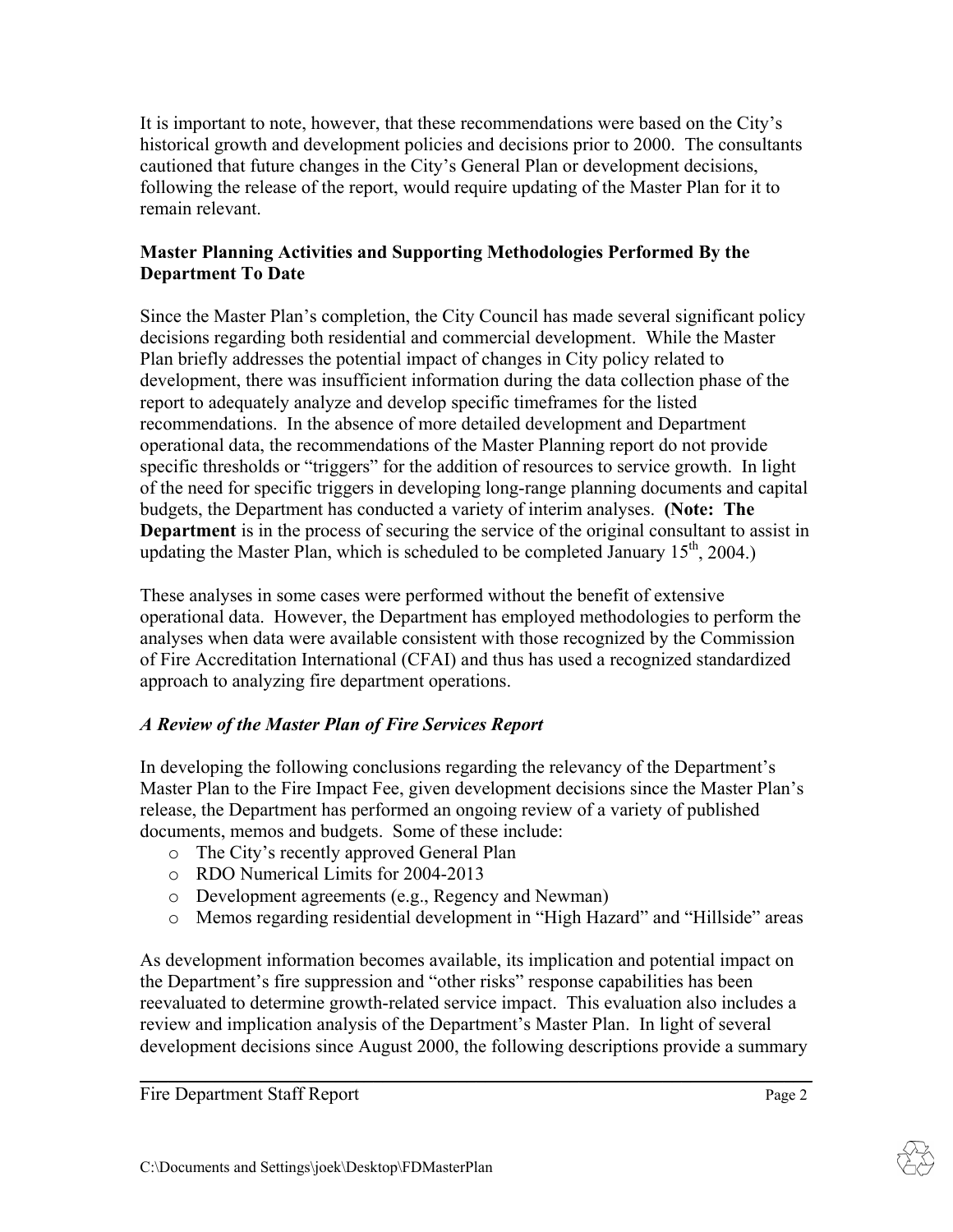of the conclusions the Department has reach regarding the relevancy of the Master Plan in light of these decisions.

In response to **"Finding #1: The Department does not have a system for quantifying risk…"** of the Master Plan, the Department has started a risk analysis of the City. Preliminary findings of the risk analysis have permitted the Department to identify potential ramifications of fire incidents for the purpose of developing preliminary projections of needed fire protection resources. Specifically, preliminary analyses results indicated that additional personnel and capital resources would be necessary to effectively mitigate structure fires in "large box" commercial development (e.g., Regency and Newman type developments). Capital resources needed to service commercial growth include the purchase of a Ladder Truck/"Quint" with an aerial ladder to perform roof, rescue, ventilation, and salvage operations. This anticipated capital purchase is consistent with the Master Plan's Finding #14 and recommendation.

The risk analysis has also identified residential development in "high hazard" and "hillside" areas. To remain consistent with the mandates of the City's General Plan, the Department has proposed changes in the timing and types of capital improvement to service growth in these areas. These high hazard areas and hillside areas are primarily residential areas adjoining to wildland areas. Specifically, the Department has identified the need to purchase two specialized four-wheel drive apparatus capable of responding into and operating in the developed wildland interface areas.

Consistent with **"Finding #3…Citygate has identified deficiencies in current station coverage and determine that projected growth will cause the problem to grow more severe,"** of the Master Plan and in light of current standards of practice within the fire service, the Department has confirmed the conclusions of the Master Plan indicating the need for additional resources within the Northwest quadrant of the City. Specifically increased suppression resources are needed to perform an "interior fire attack" and perform rescue operations. While the total number of personnel has increased since the plan's release and the city has initiated the construction of a permanent fire station, the current two person EMS squad configuration in the response district does not have adequate fire suppression capability.

The update to the Master Plan will provide specific recommendations based on current community standards of coverage for the implementation of additional resources in the area. However, based on a preliminary analysis of service levels throughout the City and risk type within the Northwest quadrant, the Department has worked with the Community Development Department to ensure its recommended changes in the timing of capital improvements have been included in the current Fire Impact Budget.

Information not available to the consultants during the data gathering phase of the Master Plan's development were decisions regarding the Residential Development Ordinance

 $\mathcal{L}_\mathcal{L} = \mathcal{L}_\mathcal{L} = \mathcal{L}_\mathcal{L} = \mathcal{L}_\mathcal{L} = \mathcal{L}_\mathcal{L} = \mathcal{L}_\mathcal{L} = \mathcal{L}_\mathcal{L} = \mathcal{L}_\mathcal{L} = \mathcal{L}_\mathcal{L} = \mathcal{L}_\mathcal{L} = \mathcal{L}_\mathcal{L} = \mathcal{L}_\mathcal{L} = \mathcal{L}_\mathcal{L} = \mathcal{L}_\mathcal{L} = \mathcal{L}_\mathcal{L} = \mathcal{L}_\mathcal{L} = \mathcal{L}_\mathcal{L}$